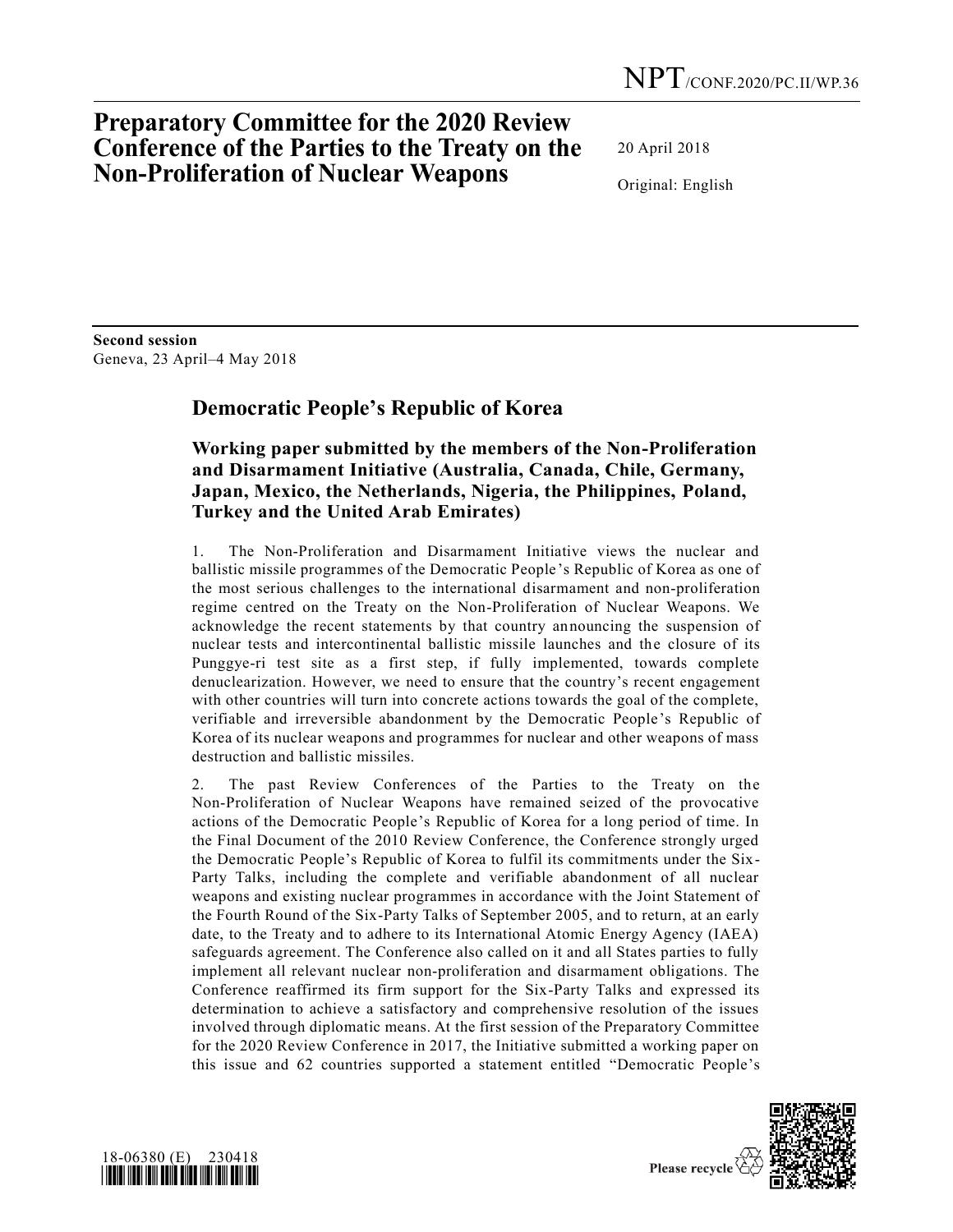Republic of Korea's nuclear challenge to the Treaty on the Non-Proliferation of Nuclear Weapons" (see [NPT/CONF.2020/PC.I/13\)](https://undocs.org/NPT/CONF.2020/PC.I/13).

3. The Democratic People's Republic of Korea has conducted nuclear tests in repeated violation of the relevant Security Council resolutions, most recently on 2 September 2017. On 11 September 2017, the Council unanimously adopted resolution [2375 \(2017\),](https://undocs.org/S/RES/2375(2017)) in which it condemned in the strongest terms the nuclear test conducted by the Democratic People's Republic of Korea and reaffirmed its decisions, including that the Democratic People's Republic of Korea should immediately abandon all nuclear weapons and existing nuclear programmes. That resolution also contains unprecedentedly strong sanction measures against that country.

4. The Democratic People's Republic of Korea has also continued its ballistic missile programmes; it has launched 40 ballistic missiles, including some with the range of intercontinental ballistic missiles, since 2016, most recently on 28 November 2017. Those ballistic missile launches are also in grave violation of the country's obligations under the relevant Security Council resolutions, and the Council unanimously adopted resolution [2397 \(2017\)](https://undocs.org/S/RES/2397(2017)) on 22 December 2017, in which it condemned the ballistic missile launch of 28 November 2017 and imposed further strong sanction measures on the Democratic People's Republic of Korea.

5. Considering the situation regarding the Democratic People's Republic of Korea, the Initiative expresses the following points and recommends that the next Review Conference remain seized of the matter:

- The nuclear- and missile-related activities of the Democratic People's Republic of Korea are clear violations of the relevant Security Council resolutions as well as of the 2005 Joint Statement and represent a grave challenge to the global non-proliferation and disarmament regime centred on the Treaty.
- The Initiative condemns, in the strongest terms, the nuclear tests conducted by the Democratic People's Republic of Korea. It notes that the Democratic People's Republic of Korea claimed that the test conducted in September 2017 was a hydrogen bomb test and that its scale was far larger than previous tests. The Initiative strongly condemns the country's ongoing nuclear activities. The Initiative urges the country not to conduct any further nuclear tests or launches that use ballistic missile technology, nor to engage in any other destabilizing or provocative actions.
- The Initiative condemns, in the strongest terms, the ballistic missile activities carried out by the Democratic People's Republic of Korea, some of which flew over the territory of Japan, and notes that such activities contribute to the development by the Democratic People's Republic of Korea of nuclear weapons delivery systems and further increase tensions. In this regard, the Initiative notes that the Democratic People's Republic of Korea launched ballistic missiles with the range of intercontinental ballistic missiles on 4 July, 28 July and 29 November 2017.
- The Initiative reaffirms that, in accordance with the Treaty, the Democratic People's Republic of Korea cannot have the status of a nuclear-weapon State.
- The Initiative renews its strong demand for the Democratic People 's Republic of Korea to immediately and fully implement the relevant Security Council resolutions as well as the 2005 Joint Statement, to immediately abandon its nuclear weapons and programmes for nuclear and other weapons of mass destruction and ballistic missiles in a complete, verifiable and irreversible manner, and to return, at an early date, to the Treaty and to the IAEA safeguards agreement with a view to achieving the country's denuclearization.